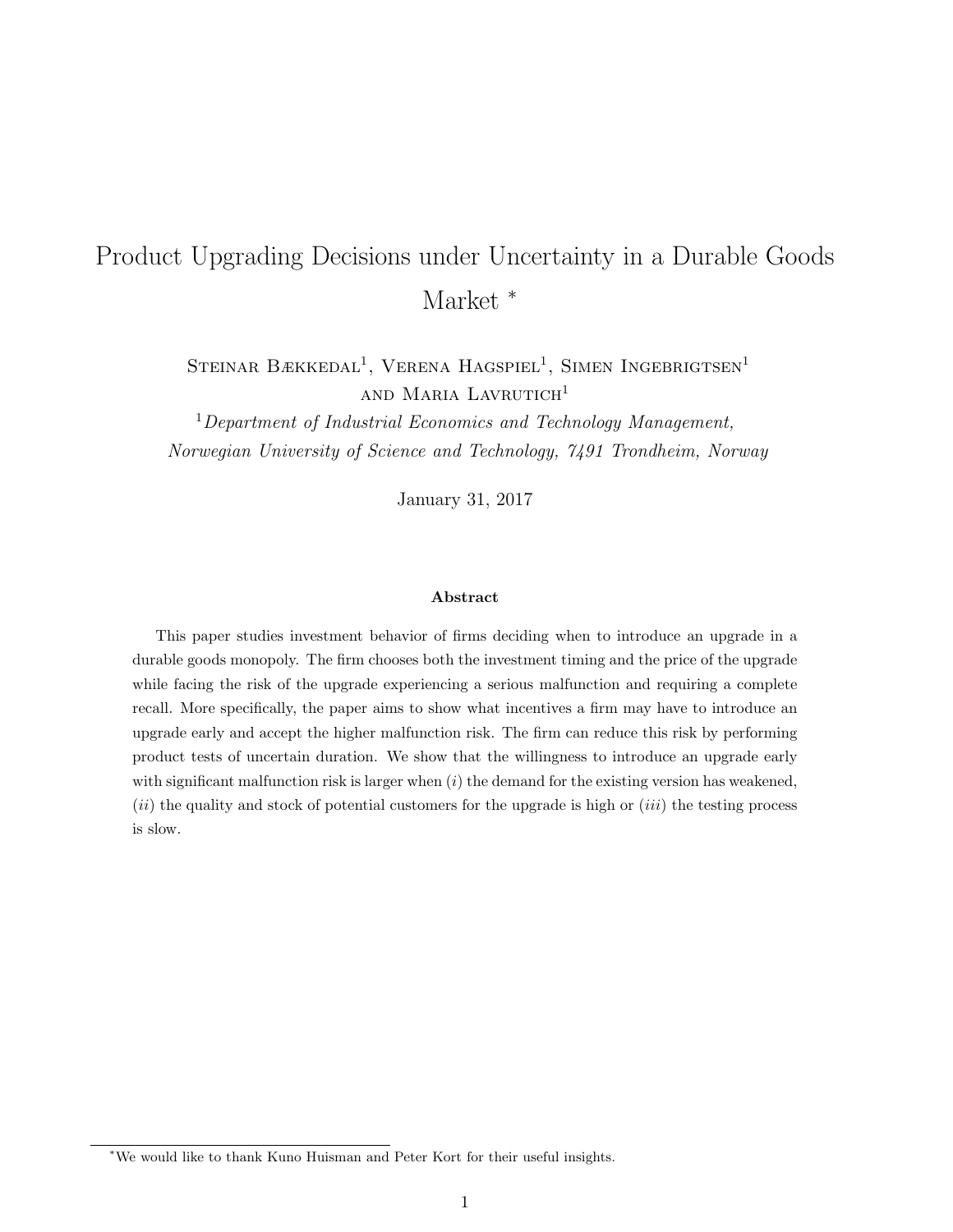### 1 Introduction

Samsung introduced Note 7, the annual upgrade of the Samsung Galaxy Note smartphone series, in the fall of 2016. Customers immediately reported incidents of the battery overheating, causing the Note 7 to catch fire or even explode. Samsung ended up recalling all sold Note 7 units and refunding the customers, essentially losing all revenue from the smartphone<sup>1</sup>. The example of Samsung is only the most recent among the many product upgrades that have been recalled as a result of serious malfunctions. Typically, these products are durable goods. Durable goods are consumer goods that do not wear out fast or have to be repurchased for several years<sup>2</sup>. In general, product upgrades are critical for producers of durable goods to be successful. Failing to deliver innovative upgrades may lead to a substantial loss in demand and market share, as evident by Nokia's drop from 50% to under  $5\%$  market share since the introduction of the iPhone in 2007<sup>3</sup>. This paper investigates the incentives that drive producers of durable goods to introduce a product upgrade with the risk of malfunction.

Although durable goods expenditure accounted for roughly \$1.3 trillion in the USA alone in  $2016<sup>4</sup>$ , the research on investment decisions for producers in durable goods markets has gained limited attention in the literature. Interestingly, most of the durable goods literature ignores the concept of product upgrades although durable goods markets are typically characterized by products that improve over time. Levinthal and Purohit (1989) were the first to address the upgrading problem and studied the decision of a monopolist in a two-period model under the case of both separate production and joint-production. They found that the profits from separate production, meaning that the existing version is phased out when the upgrade is introduced, gives unambiguously higher profits than jointproduction. Furthermore, they found that a buy-back policy can make joint-production most profitable when there is a substantial difference in quality between the two versions. We consider a separate production model like the one presented in Levinthal and Purohit (1989) and extend it by introducing a testing phase of uncertain duration and a possibility of product malfunction for the upgraded version.

Fudenberg and Tirole (1998) presents a more thorough analysis of the upgrading problem, focusing on what happens in the presence of a second-hand market. They assume that new and used products are imperfect substitutes because the quality of the products deteriorate over time. Consequently, the monopolist has incentive to lower the durability to make used products less competitive to the upgrade. Contrary to Fudenberg and Tirole (1998), we will ignore second-hand markets to more accurately evaluate the effects of a testing phase and a risk of product malfunction requiring a total recall.

<sup>1</sup>http://www.samsung.com/us/note7recall/

<sup>2</sup>http://www.investopedia.com/terms/d/durables.asp

<sup>3</sup>https://www.statista.com/statistics/263438/market-share-held-by-nokia-smartphones-since-2007/

<sup>4</sup>http://www.investopedia.com/terms/d/durables.asp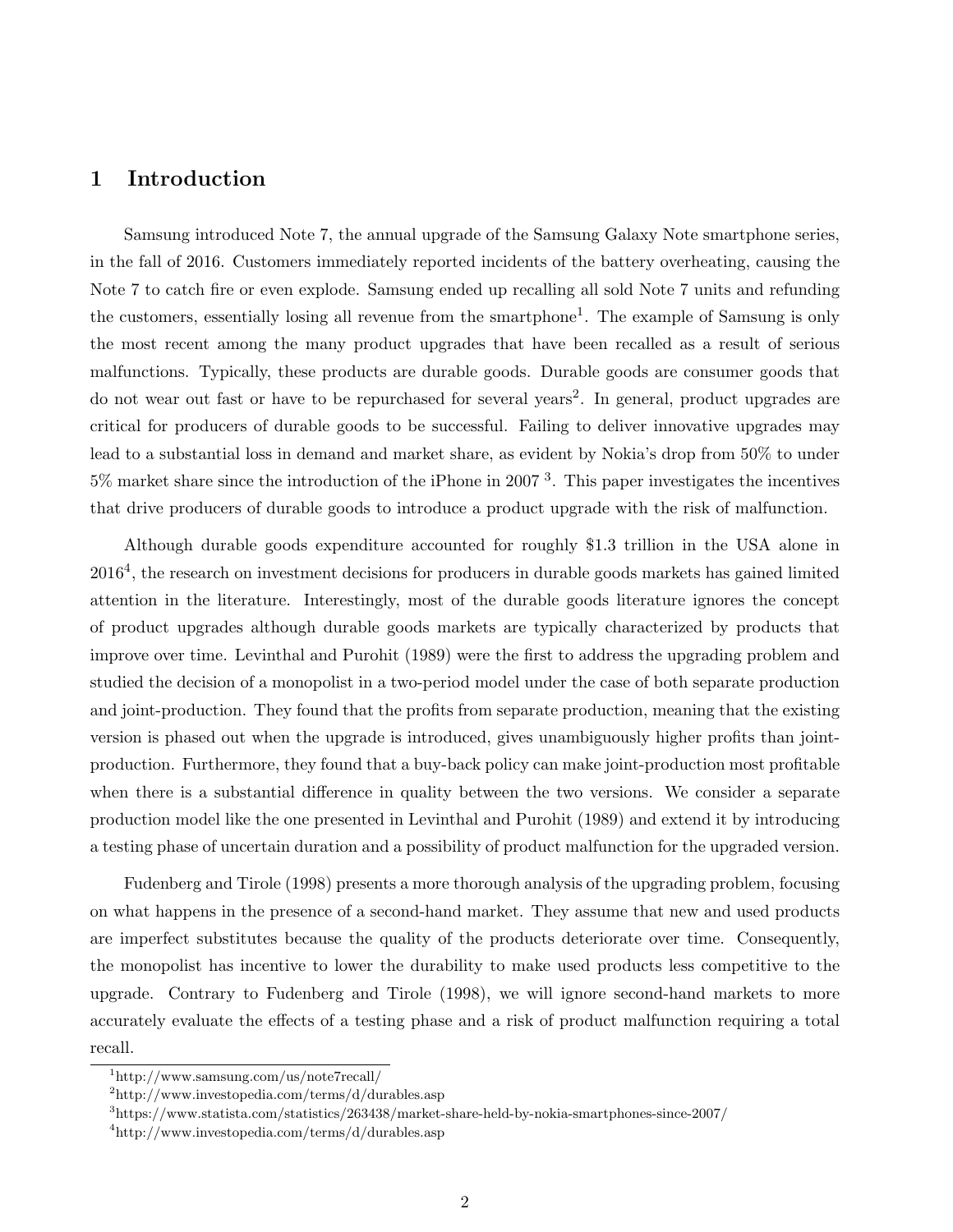A topic that has received significant attention in the durable goods literature is the time inconsistency problem. This problem was first addressed in Coase (1972) and it arises because durable goods sold in the future will affect the future value of units sold today. Coase (1972) argued that unless a monopolist is able to pre-commit to a price, the consumer's expectations on future price reductions will instantly lower the price of the durable good to marginal cost. He also argued that leasing would avoid the problem, which was later confirmed in Bulow (1982). Common topics in subsequent durable goods literature include the robustness of Coase's time inconsistency problem and the ways to overcome it. A more recent contribution on the latter is Hahn (2006) who found that introducing a stripped-down version of a durable good would in fact mitigate the time inconsistency problem. Waldman (1996) analyzed a model for the upgrading problem similar to Fudenberg and Tirole (1998) and showed that product upgrade introductions are subject to a time inconsistency problem like the one presented in Coase (1972). They found that this gives the firm an incentive to make the existing version obsolete upon introduction of the upgrade. Unlike Coase (1972) and Waldman (1996), this paper assumes that firms are able to pre-commit to a price. In reality, this is true for many firms. Consider for instance Apple's credible reputation for not reducing the price of existing products until a new version is introduced.

Several papers considering investment under uncertainty use examples from the durable goods industry to motivate their research, without taking the specific features of durable goods into account in their models. A recent example of this is Lavrutich *et al.* (2016) which considers a market entry decision of two competitive firms that are well aware of each other. In addition, a third, hidden firm can enter the market at an unknown point in time. To motivate the concept of hidden competition, Lavrutich et al. (2016) refers to the car industry and uses Apple as an example of a hidden competitor now that they are developing their own electric car. Although the market for electric cars is clearly a durable goods market, the model presented does not account for this in the demand function.

The contribution of this paper is two-fold. First, it extends the literature on investment decisions for durable goods by including a testing phase and a risk of having to recall a malfunctioning product. Second, it extends the literature on investment under uncertainty by developing a model that accounts for the specific features of durable goods. We find that a firm's incentive to introduce a risky upgrade in the market may be explained by three reasons. First, an incentive to release a risky upgrade arises when the profits from selling the existing version has dropped low. Second, if the upgrade is of good quality and has a high expected initial stock of potential customers, the expected value of the investment is high. This gives incentive to invest early even if significant malfunction risks are present. Finally, a slow testing process may drive the firm to gamble on a risky upgrade rather than waiting for more sub-tests to complete.

The rest of the paper is organized as follows. In section 1 we solve the upgrading problem when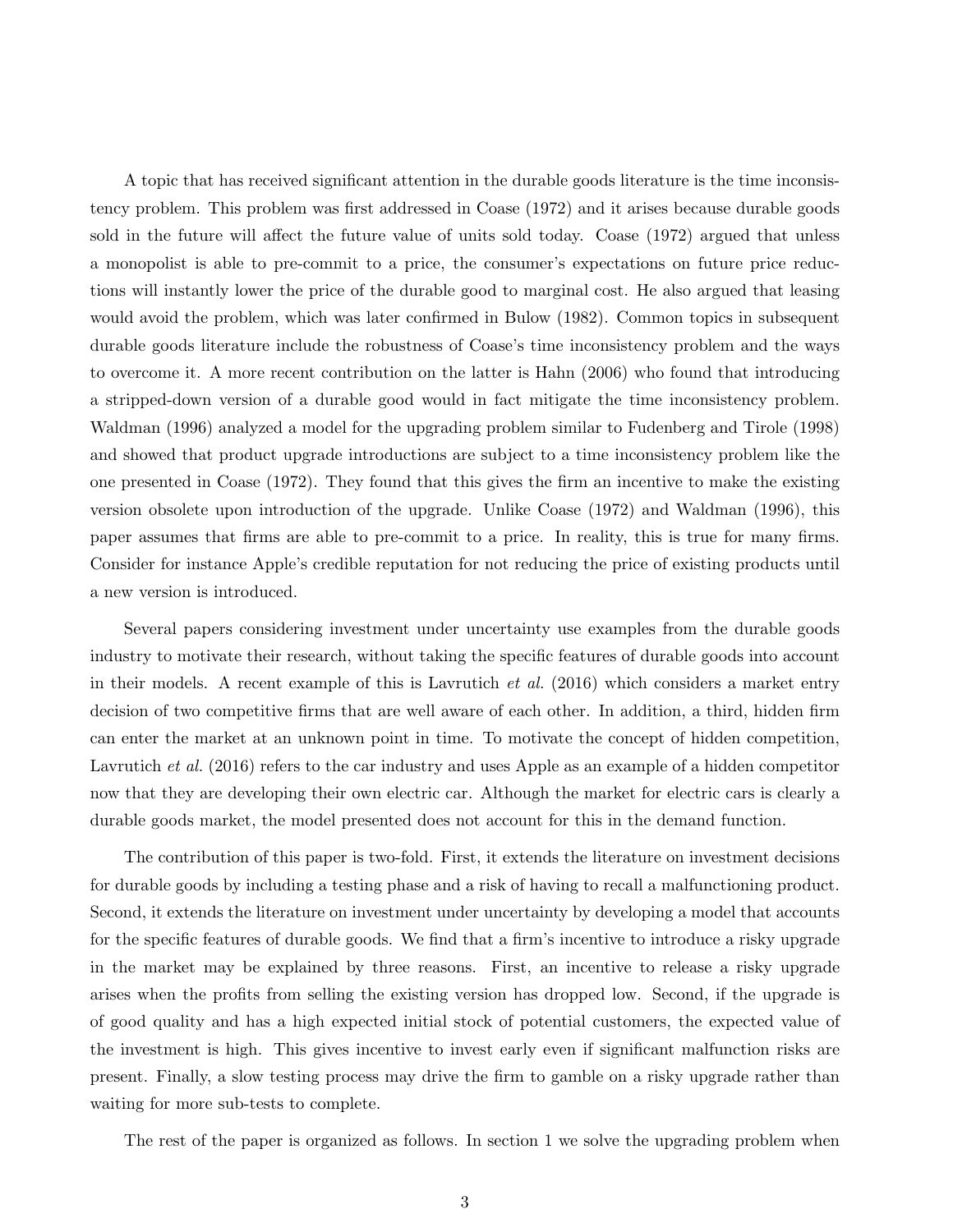there is no uncertainty in the duration of the testing phase and the firm refrains from introducing the upgrade until testing is completed. In the second section we relax the assumption of deterministic duration of the testing phase. In section 3 we allow the firm to introduce an upgrade before the testing phase is completed, at the risk of the upgrade malfunctioning. Section 4 summarizes the findings and concludes. The proofs of all propositions can be found in the appendix.

#### 2 Model

In the basic model a monopolistic firm producing a single durable good makes a decision on when, or if, it should introduce an upgraded version of the good. Here, we assume the technology for the upgrade needs to go through an exogenous testing phase to avoid the risk of malfunction. The fist assume that duration of the testing phase is deterministic and finish at time  $t_n^5$ . In the basic model firm does not invest before the testing phase is completed, but can then adopt the technology and introduce the upgrade by paying a fixed investment cost I. Later, we relax this assumption and allow the firm to introduce the upgrade before testing is completed. Upon introduction of the upgrade a stock of potential customers, hereafter referred to as customer potential, for the new version arises and is expected to be  $Q_2^0$ .

The firm is currently selling the existing version at the price  $P_1$ . Since we do not consider the decision to introduce the existing version,  $P_1$  is treated as a fixed parameter. In other words,  $P_1$  is the price the firm committed to when the existing version was introduced. Furthermore, we let  $Q_i(t)$ denote the remaining customer potential for version  $i$ . Subscript 1 represents the existing version, while subscript 2 represents the upgrade to be introduced. Each customer can at most buy one unit of each version of the product. In reality this is often true for durable goods. For instance, a single person would rarely purchase more than one iPhone 7. The stock of potential customers therefore reduces over time as more units are sold, and the dynamics is given by equation (1):

$$
dQ_i(t) = -q_i(t)dt, i = 1, 2,
$$
\n(1)

where  $dQ_i(t)$  denotes the instantaneous change in the customer potential for version i over time period dt and  $q_i(t)$  denotes the instantaneous demand for version i. As stated in the introduction we also assume that the existing version becomes completely obsolete upon introduction of the upgrade, implying that Q<sup>1</sup> drops to 0. This allows us to investigate the effects of a testing phase and product malfunction risk on the investment decision in more detail.

The instantaneous demand is a linear function as given in equation (2):

$$
q_i(t) = Q_i - \eta_i P_i, i = 1, 2,
$$
\n(2)

<sup>&</sup>lt;sup>5</sup>The time-lag from technology adoption to market release is included in  $t_n$ .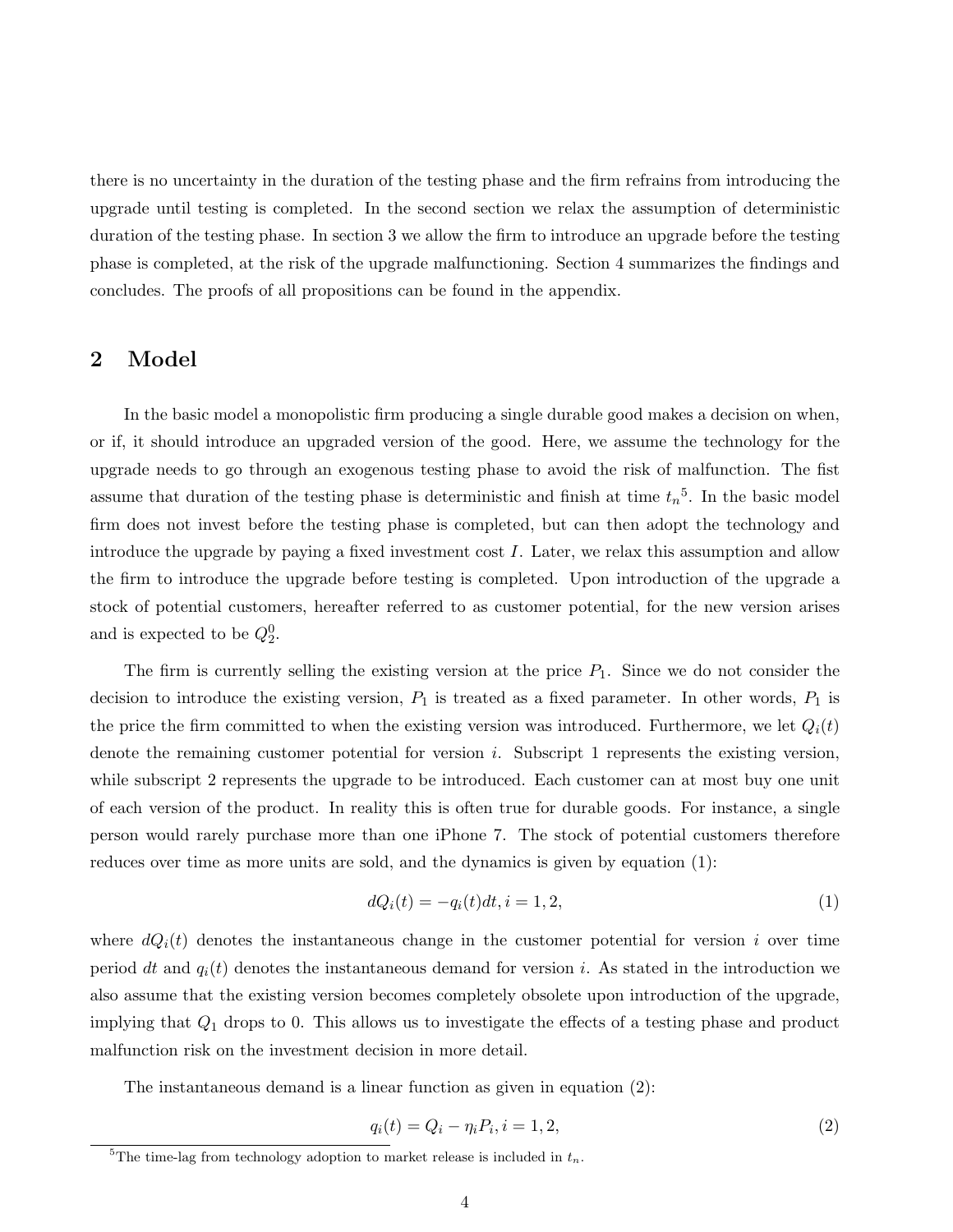where  $\eta_i$  in the demand function is a price penalty factor determined by the quality of the product. Typically, one would expect the upgrade to be of better quality than the existing version and therefore the relation  $\eta_1 > \eta_2$  to hold.

As the example with the Samsung Galaxy Note 7 in the introduction illustrated, producers of durable goods may choose to introduce a product before it is thoroughly tested for malfunction risks. We therefore relax the assumption that the firm refrains from undertaking the investment until testing is completed. Instead, we introduce a test level  $\theta$  to describe the amount of testing that has been completed. The test level  $\theta$  is modeled as a Poisson jump process with arrival rate  $\lambda$  and jump size u, as presented in equation (3) below.

$$
d\theta = \begin{cases} u & Prob = \lambda dt, \\ 0 & Prob = 1 - \lambda dt. \end{cases}
$$
 (3)

The overall product testing is often considered a series of independent sub-tests; a smartphone test could for instance consist of battery testing, CPU testing and screen responsiveness testing. Hence, a Poisson jump process is a suitable modeling approach to describe the development in the testing phase. The jump size u defines the impact of a single sub-test, while  $\lambda$  determines the expected duration of each sub-test by  $\mathbb{E}[duration] = \frac{1}{\lambda}$ .

Samsung ended up recalling all sold units of their Galaxy Note 7 and essentially lost the entire revenue from the project. We introduce a disaster probability  $p_d$  to capture the probability of experiencing a malfunction that requires all units to be recalled. The disaster probability depends on the test level by the relation  $p_d = e^{-\theta}$ . One important characteristic of this modeling assumption is that the marginal effect of testing is diminishing, as presented in Figure 1. In reality, firms often test the most vital parts of the product first to fix the most damaging flaws early. Therefore, it makes sense that the completion of a sub-test in the beginning of the testing phase, when  $\theta$  is low, has a greater impact on the disaster probability. Another aspect of the disaster probability is that it will never hit 0. This captures the real world fact that no matter how thorough a product is tested, it will never be completely free of malfunction risks.

The expected present value of the revenue from the upgrade, denoted by  $V_2(\theta)$ , is then given by

$$
\mathbb{E}[V_2(\theta)] = p_d \mathbb{E}[V_2(\theta)] \; dissater] + (1 - p_d) \, \mathbb{E}[V_2(\theta)] \; \text{no} \; dissater]. \tag{4}
$$

When we assume that a malfunction requires all sold units to be recalled, the expected revenue in the event of a disaster is equal to 0. Recall from section 2 that the present value of the revenue from the upgrade when there is no malfunction risk is given by  $\frac{Q_2^{02}}{4m(1)}$  $\frac{Q_2}{4\eta_2(1+\rho)}$ . Equation (4) is therefore equal to

$$
\mathbb{E}[V_2(\theta)] = \frac{Q_2^{0^2}}{4\eta_2(1+\rho)} \left(1 - e^{-\theta}\right).
$$
\n(5)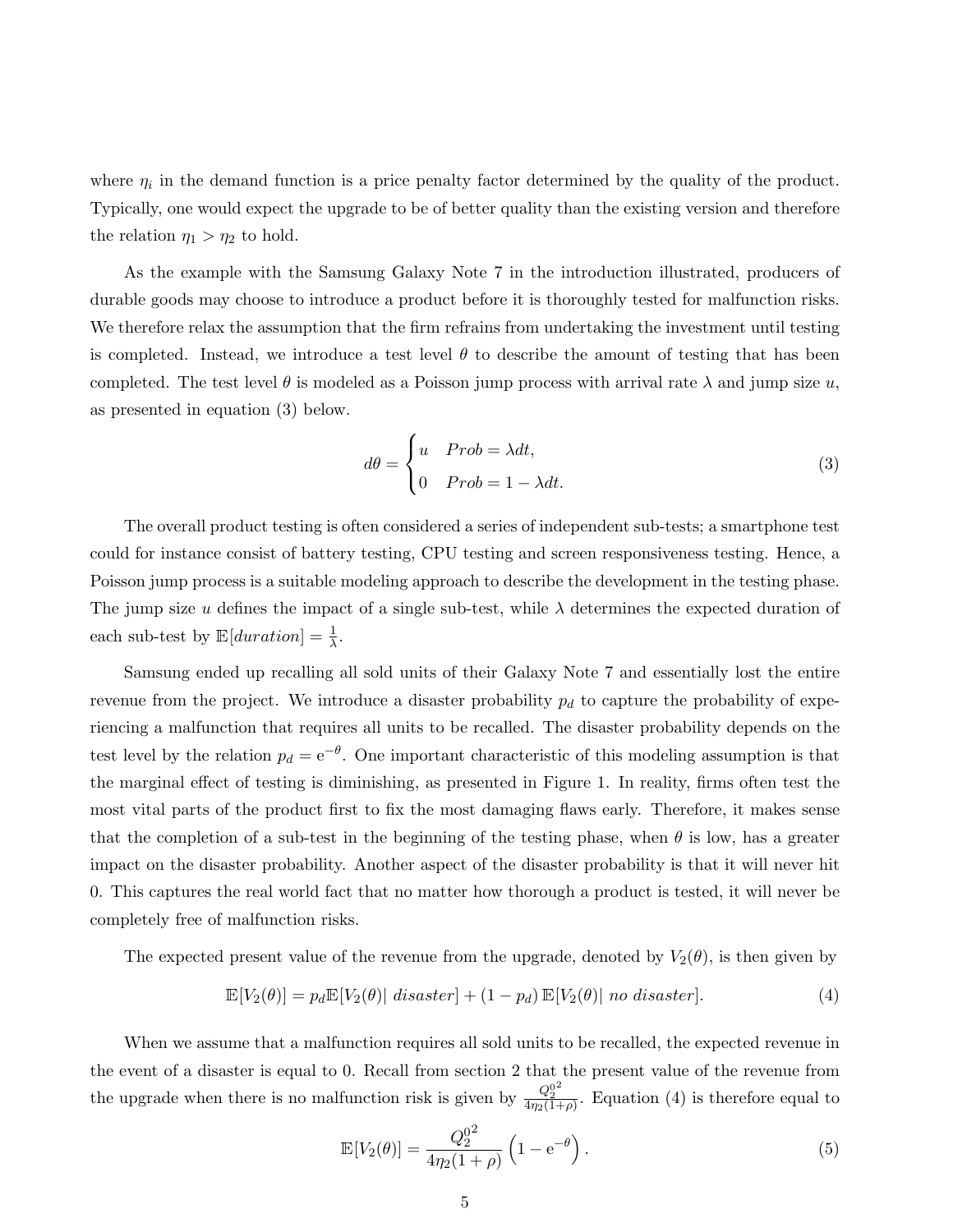

Figure 1: The marginal effect of testing on the disaster probability.

The optimal investment strategy depends on both the test level and the remaining customer potential for the existing model. A high test level allows the firm to invest in a safer technology, increasing the expected revenue from the upgrade. A high remaining customer potential would on the other hand imply that the firm gives up a large profit from the existing model by introducing the upgrade. For a given stock of potential customers  $Q_1$ , we find the optimal timing of the investment by deriving the technology test threshold  $\theta^*(Q_1)$ . For  $\theta$  below the threshold the firm prefers to delay the investment until either more testing is completed or more units of the existing version are sold, while for  $\theta$  above the threshold the firm prefers to introduce the upgrade immediately.

To find the threshold function we need to determine the firm value in the continuation region and the stopping region, meaning the regions where it is optimal for the firm to wait and invest respectively.